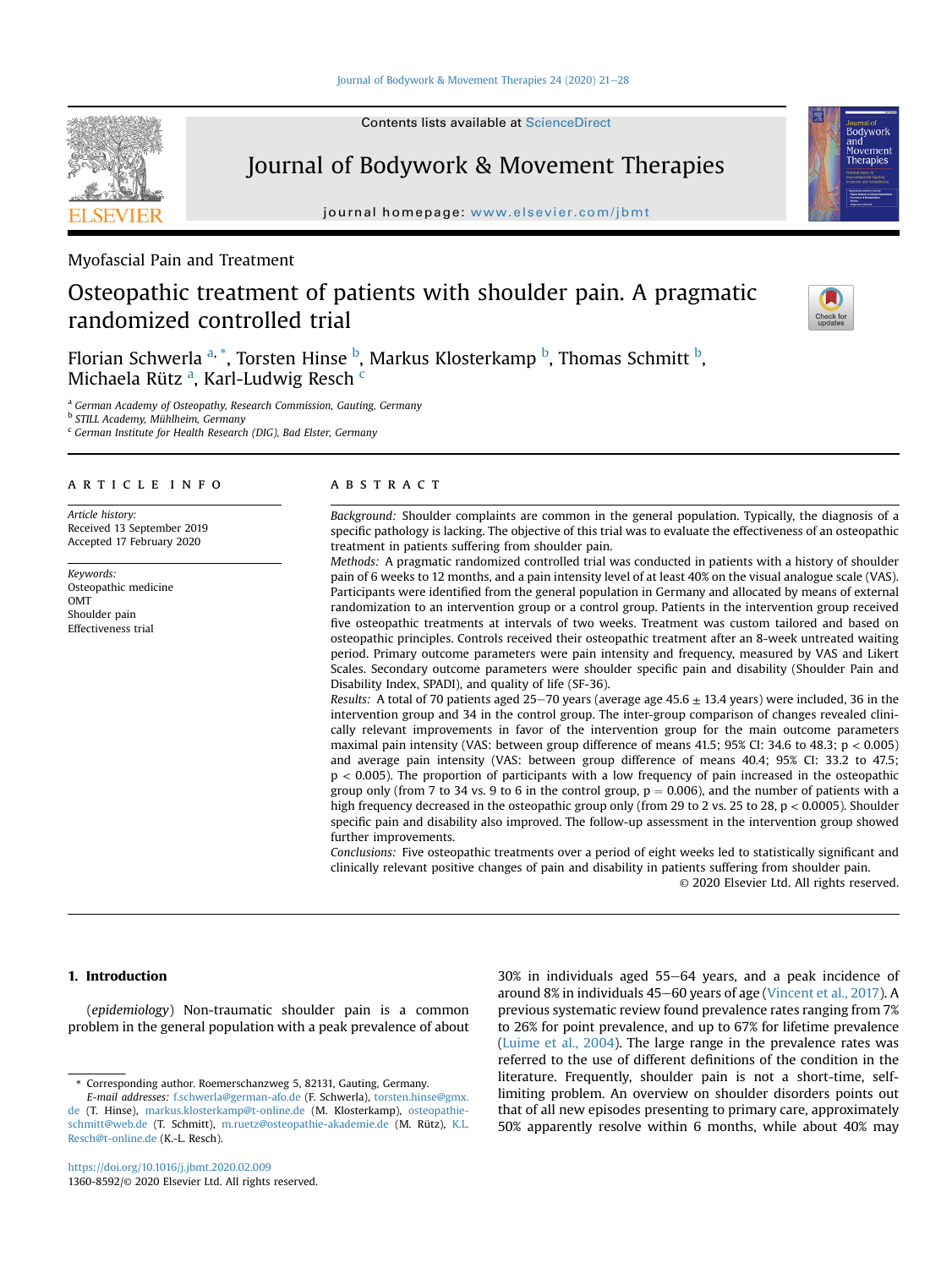persist for up to 12 months [\(Van der Heijden, 1999\)](#page-7-2). Shoulder disorders account for more than 14% of all general practice encounters, being third (after back and neck pain) among musculoskeletal reasons for primary care consultations ([Rekola et al., 1993](#page-7-3)).

(definitions) Shoulder pain is being defined as pain localized in the region of the deltoid muscle, acromioclavicular joint, superior part of the trapezoid muscle, and scapula ([Murphy and Carr, 2010\)](#page-7-4). Considerable disability may result from shoulder pain with notable impact on quality of life [\(Sun et al., 2015](#page-7-5)). Pain (and pain-related stiffness) in the shoulder may negatively affect ability to work and/or the ability to carry out household and leisure-time activities, burdening both patients and society [\(Luime et al., 2004\)](#page-7-1). Radiation of pain into the arm may occur, and, in consequence, range of motion of the upper arm or shoulder-girdle may be affected. Shoulder pain is often associated with impaired sleep, thus negatively affecting mood, concentration, and performance [\(Tekeoglu](#page-7-6) [et al., 2013\)](#page-7-6).

(etiology) The four most common causes of shoulder pain and disability in primary care are described as rotator cuff disorders, glenohumeral disorders, acromioclavicular joint disease, and referred neck pain ([Buchbinder et al., 2003](#page-7-7)). [Bloom et al. \(2012\)](#page-7-8) stated in a Cochrane Review that shoulder pain is most commonly caused by a) rotator cuff disease, b) pressure on the tendons by the overlying bone (also called impingement syndrome), and c) adhesive capsulitis (also called frozen shoulder, stiff painful shoulder or periarthritis of the shoulder). Shoulder pain can also accompany hemiplegia that results from a stroke ([Singh and](#page-7-9) [Fitzgerald, 2010\)](#page-7-9).

(diagnosis) Problems associated with the diagnosis of shoulder pain include lack of recognized diagnostic criteria, poor specificity of commonly used clinical tests, and frequent co-existence of multiple shoulder pathologies ([Hegadus et al., 2008](#page-7-10); [Hanchard](#page-7-11) [et al., 2013;](#page-7-11) [Gismervik et al., 2017\)](#page-7-12). Therefore the term 'non-specific shoulder pain' is commonly used, in clinical practice as well as in clinical trials [\(Peek et al., 2015\)](#page-7-13). A review from 2008 identified more than a dozen "diagnostic labels" (descriptive terms with particular focus on e.g. etiology or core symptoms) to define study populations in clinical trials. Because an obvious lack of uniformity in diagnostic labeling of shoulder pain was identified, the authors suggested to "direct future research towards undivided populations with "general" shoulder pain" ([Schellingerhout et al., 2008](#page-7-14)).

(treatment) There are many commonly used treatments for shoulder disorders, including physiotherapy modalities, nonsteroidal anti-inflammatory drugs, glucocorticosteroid injections, oral steroids, manipulation under anesthesia, acupuncture or surgery. Whilst some interventions seem to be efficacious, overall there is limited evidence regarding the efficacy of these interventions [\(Green et al., 1998,](#page-7-15) [2005](#page-7-16)). Corticosteroid injections are a commonly used modality in treating shoulder pain irrespective of the underlying etiology. While a reasonable number of randomized controlled trials exist, small sample sizes, variable methodological quality and heterogeneity in terms of population studied, as well as injection modality employed preclude reliable evidence to date to guide treatment. Subacromial corticosteroid injection for rotator cuff disease and intra-articular injection for adhesive capsulitis may be beneficial although their effect may be small and not wellmaintained ([Buchbinder et al., 2003;](#page-7-7) [Xiao et al., 2017\)](#page-7-17). Regarding manual and manipulative therapy to the shoulder and shoulder girdle, a review found that there is fair evidence for the treatment of a variety of common rotator cuff disorders, shoulder disorders, adhesive capsulitis, and soft tissue disorders ([Brantingham et al.,](#page-7-18) [2011\)](#page-7-18).

(osteopathy) There is little experimental research on osteopathic treatment approaches to shoulder pain, because - in our daily practice we feel that osteopathic treatments for shoulder pain leads to a great satisfying result. Only one published RCT for the osteopathic treatment of shoulder pain could be found in the literature ([Knebl et al., 2002](#page-7-19)). In an unpublished thesis of [Hettasch and Bube](#page-7-20) [\(2009\)](#page-7-20) osteopathic treatment appeared to be effective in the treatment of shoulder pain.

Accordingly, the aim of this study was to evaluate the (perceived) effectiveness of an osteopathic treatment in a randomized controlled trial of patients suffering from shoulder pain, pain intensity and pain frequency as primary outcomes.

#### 2. Methods

The present study was designed as a pragmatic randomized controlled trial with a thorough osteopathic physical examination at the beginning of any treatment session to determine the consecutive custom-tailored treatment of actual dysfunctions in the intervention group. Subjects randomized to the control group remained osteopathically untreated for eight weeks ("waiting list").

(Ethics) In Germany, up to now only studies carried out by physicians are subject to approval by one of two institutional ethics committees (and will be accepted for review), installed by the medical faculties of German universities and state medical associations, respectively. Therefore, approval for the study protocol of this study had to be sought elsewhere and was obtained from the Research Ethic Committee of the German Academy of Osteopathy (AFO), which had been founded as a (necessary) substitute. The present study meets the standards of the Declaration of Helsinki and the Good Clinical Practice guidelines. Our study adheres to CONSORT guidelines. Informed consent was obtained from all participants before enrollment.

(Setting) Three osteopaths (TH, MK and TS) carried out the study in their (private) practices in Germany. All of them are experienced "Heilpraktiker" (the only medical profession in Germany approved to treat patients without supervision/delegation of a physician, with particular emphasis on complementary and alternative medicine), had successfully completed 6 years of osteopathic training (approximately 1500 h), and had successfully passed a final clinical exam (thus representing the highest possible standard of osteopathic training in Germany).

(Recruitment and Randomization) Participants were recruited from the general population in three German cities between 2010 and 2012. Invitation to participate was spread through word of mouth, and information flyers were displayed in surgeries, clinics and pharmacies. Interested individuals could apply via telephone, where they were interviewed and checked for inclusion criteria. Patients were included if they were aged between 25 and 70 years and had been suffering from shoulder pain around the glenohumeral joint, the acromioclavicular joint, the sternoclavicular joint and/or the sub-acromial and scapular-thoracic connections for a minimum of six weeks and a maximum of one year and if they had already presented to a physician with their problem. In addition, perceived average shoulder pain intensity within the previous week had to be rated more than 40 points on a 100-point visual analog scale (VAS). On demand pain medication was allowed. General exclusion criteria were any of the following diagnoses as determined by a physician before study enrollment: operations on shoulder or thorax; fractures of shoulder, sternum or clavicle; dislocation of shoulder during the last six months; adhesive capsulitis or frozen shoulder; rupture of the rotator cuff; rheumatoid arthritis; peripheral palsy of upper extremity; acute inflammatory process; neoplasms; disorders of the central nervous system; and 3rd or 4th degree osteoarthritis of the shoulder joints.

Participants were randomly allocated to two groups: an intervention group that received proper osteopathic treatment, and a control group, which remained untreated during the study period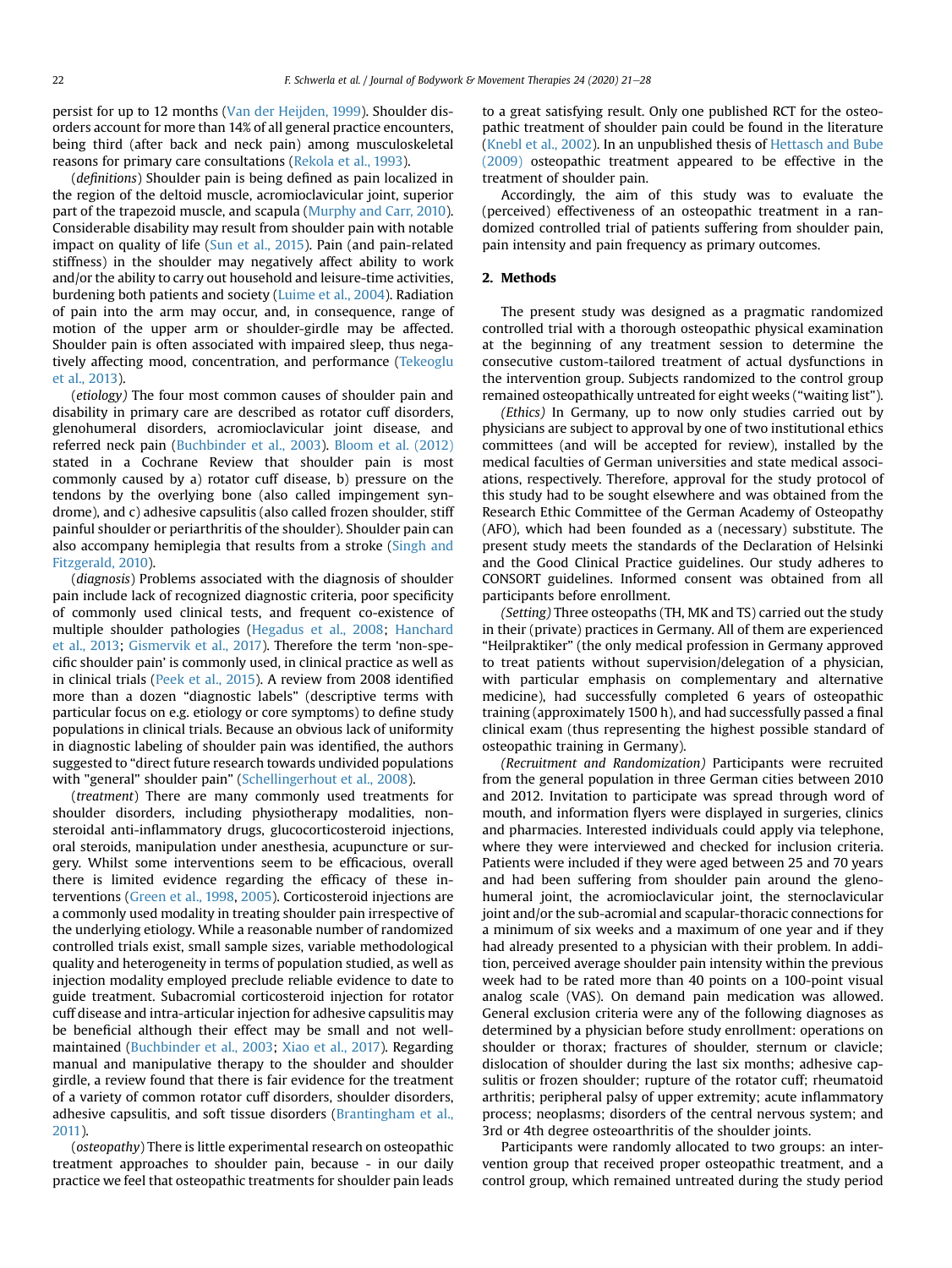but received osteopathic treatment in an identic way eight weeks later. The assignment to the groups was performed externally by the German Institute for Political Science and Sociology, University of Bonn, Germany, where a computer-generated randomization list with variable block lengths of  $4-8$  was held (block lengths were not revealed to any party involved in the trial) ([Altman and Bland,](#page-7-21) [1999\)](#page-7-21). Participants' allocation to the respective groups was revealed only after date of birth and initials had been conveyed by telephone, and documented in the original randomization list.

(Outcome Measures) The main outcome was shoulder pain (intensity and frequency). A standard VAS was used to measure the quantity of self-perceived pain. At the beginning of each visit subjects were requested to place a mark between left (0%, no pain) and right (100%, worst possible pain) margins of the VAS for worst pain, and average pain within the previous week for assessment of intensity of pain. To assess frequency of shoulder pain in the previous week, a Likert Scale (never, rarely, occasionally, frequent, always) was used.

Secondary outcome parameters included shoulder specific pain and disability determined by the "Shoulder Pain and Disability Index" (SPADI) ([Breckenridge and McAuley, 2011](#page-7-22)) and health-related quality of life assessed by the generic SF-36 questionnaire ([Bullinger, 1995](#page-7-23)). A validated German version of SPADI is available. This German version is a practicable, reliable and valid instrument, and has been recommended for the self-assessment of shoulder pain and function ([Angst et al., 2007\)](#page-7-24). The SPADI contains 13 items that assesses two domains; a 5-item subscale that measures pain and an 8-item subscale that measures disability ([Breckenridge and](#page-7-22) [McAuley, 2011\)](#page-7-22). For the data evaluation, the sum of the response points is divided by the maximum achievable score of the questions answered and multiplied by 100. SF-36 is a commonly used generic questionnaire that has been validated in German and for which standard values are available ([Bullinger, 1995\)](#page-7-23). Average intake of medication during the study period was recorded. Furthermore, the osteopathic dysfunctions were documented in an examination form.

(Intervention) Osteopathic practitioners use their understanding of the relationship between structure and function to optimize the body's self-regulation and self-healing capabilities. This approach to patient care and treatment is based on the concept that a human being is a dynamic functional unit, in which all parts are interrelated and that possesses its own self-regulatory and self-healing mechanisms. Two essential components of osteopathic health care are the structural evaluation of the patient for diagnosis and an array of manipulative techniques for treatment [\(WHO, 2010\)](#page-7-25).

The aim of the structural examination is to locate somatic dysfunctions that may contribute to the clinical presentation of the patient. Diagnostic criteria for somatic dysfunctions are focused on tissue texture abnormalities, asymmetry of bony landmarks, restriction of motion and tenderness or soreness to examiner pressure [\(Kappler and Jones, 2003](#page-7-26)).

Osteopathic practitioners use a wide variety of therapeutic manual techniques to improve physiological function and restore homeostasis that has been altered by somatic dysfunction [\(WHO,](#page-7-25) [2010\)](#page-7-25). They assess and treat the 'whole person', rather than just focusing on specific symptoms or illnesses [\(OIA, 2014\)](#page-7-27). According to the principles of osteopathy, the location of dysfunction will not be restricted to the area of the shoulder joint alone; dysfunctions can arise and be diagnosed in the whole body, on a parietal, visceral or cranial level. At every osteopathic treatment session, only those structures for which actual osteopathic findings (dysfunctions) are present will be treated.

According to the Glossary of Osteopathic Terminology [\(Kappler](#page-7-26) [and Jones, 2003\)](#page-7-26), osteopathic manipulative treatment (OMT) typically involves an eclectic range of manual techniques, which may include articulatory treatments, balanced ligamentous tension, cranial treatments/osteopathy in the cranial field/cranial osteopathy, counterstain treatments, direct treatments, facilitated positional release treatments, high-velocity low-amplitude (thrust) treatment, indirect treatments, integrated neuromusculoskeletal release, ligamentous articular strain, muscle energy treatments, myofascial release treatments, soft tissue treatments, and visceral manipulative treatments. Treatment may include lifestyle advice and bio-psychosocial approaches as part of patient management.

(Study Groups) At the first consultation (T0), inclusion and exclusion criteria were checked, and eligible patients were randomized into one of the two groups after having received comprehensive information about the study and having signed a consent form. Participants in the osteopathic group received a series of five osteopathic examinations and treatments delivered at intervals of 2 weeks, lasting  $40-60$  min each. Treatments were scheduled at weeks 0 (T1), 2, 4, 6 and 8 (T5). Before each visit (baseline T1 to T5) and 2 weeks after the last visit (T6, which was the primary end point of the trial), participants completed the VAS, the Likert Scale and the SPADI. Health-related quality of life was assessed by the generic SF-36 questionnaire at baseline, 4 weeks, and 10 weeks. In the osteopathic group a follow-up evaluation was carried out 8 weeks after the end of the study (T7); the VAS, Likert, SPADI and SF-36 were filled out again.

At each visit, the patient received a comprehensive examination according to osteopathic principles. For documentation purposes, a standardized examination form was used by all three practitioners. This form was also important to monitor changes of dysfunctions over the course of treatment. In keeping with the principles of osteopathy, there was no pre-defined, standardized treatment protocol; each osteopath was free to decide which techniques to use, but those applied had to be documented in detail.

At the baseline visit (T1), control participants were required to fill out the VAS, the Likert Scale, the SPADI and the SF-36 questionnaire. The osteopath then told them that they would be placed on a waiting list for osteopathic treatment to be scheduled 8 weeks later. At 8 weeks, the control participants filled out all assessment instruments for the second time, and five free osteopathic treatments were offered to them.

In both groups, on-demand pain medication was allowed (which was documented in a diary). During the study period participants were asked not to seek any additional treatment for their problem (i.e., physical therapy or other complementary treatment approaches).

(Statistical Analysis) The sample size was calculated using the response rates and variances of the main outcome measures from the trial of [Hettasch and Bube \(2009\)](#page-7-20). According to common standards in clinical trials, the type I error was set at 0.05, and type II error, 0.2 (i.e., a power of 80%). Pain intensity was used to determine the sample size. The trial was designed to be able to detect an overall clinically important difference in changes of 20% points with assumed SDs of 20, equivalent to an effect size of 0.72. The sample size calculation estimated that 64 participants would be required. We decided to aim for 35 participants in each group to account for potential additional variation as well as drop outs.

For the purpose of the study, only data of the osteopathic treatment period of the intervention group, and the waiting period of the control group were used for statistical analysis. All statistical evaluations were performed with PASW Statistics (version 17; SPSS Ltd). Results of the descriptive analysis at baseline are reported as means and standard deviations. Differences between groups at baseline were examined using unpaired two-sided t-tests. In the confirmatory analysis, longitudinal changes of different aspects of the main outcome in the course of treatment (i.e., between baseline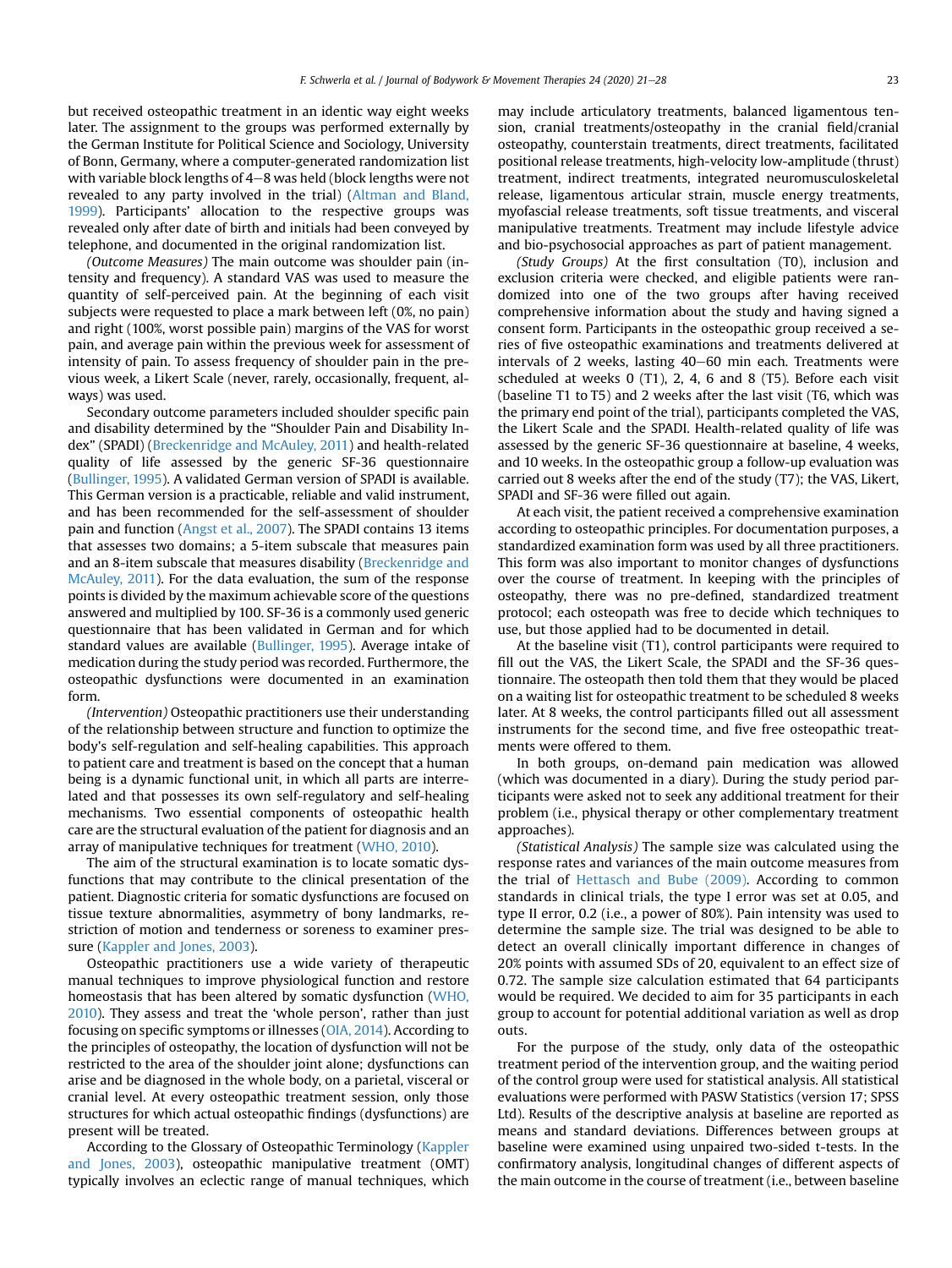and end of treatment) were compared between both groups by unpaired, 2-sided t-tests. For all comparisons,  $p < 0.05$  was considered statistically significant, and 95% CIs were calculated for all point estimates. The confirmatory analysis was performed as intention-to-treat analysis with last observation carried forward for dropouts.

### 3. Results

Eighty-three patients responded to some form of invitation, and, after an initial telephone interview, 70 patients fulfilled all relevant inclusion criteria and were included in the study: 36 in the intervention group and 34 in the control group. None of the participants dropped out, and thus data of all 70 patients were included in the analysis [\(Fig. 1](#page-3-0) shows the flow of subjects through the trial). Clinical and demographic characteristics were similar in both groups at baseline (see [Table 1](#page-4-0) for details).

(Primary Outcome Measures) At baseline, the parameters average and worst pain intensity were similar in both groups. In the osteopathic group, average pain intensity (VAS) decreased from 57.3  $\pm$  15.5 before treatment (T1) to 19.2  $\pm$  11.4 at the end of therapy (T6), and worst pain (VAS) from 73.6  $\pm$  13.5 at T1 to  $28.2 \pm 14.6$  at T6 [\(Table 3](#page-4-1)). In the control group, no changes were observed in the corresponding time period [\(Table 3\)](#page-4-1). The mean difference of longitudinal changes over the study period  $(T1 - T6)$ was  $-40.4$  (95%CI: 33.2 to  $-47.5$ ,  $p < 0.0005$ ) for average pain intensity, and  $-41.5$  (95%CI: 34.6 to  $-48.3$ ,  $p < 0.0005$ ) for worst pain in favor of the osteopathic group [\(Table 2](#page-4-2)). In the osteopathic group, pain frequency improved for 33 patients (3 patients remained unchanged, there was no deterioration). In the control group, pain frequency remained unchanged for 21 patients, only 8 patients improved ([Fig. 2\)](#page-5-0). Dichotomization of the Likert scale (pain frequencies never, rarely, sometimes  $=$  low frequency and often, always  $=$  high frequency) revealed significant differences in favor of the osteopathic intervention ( $p = 0.006$  [Fisher exact test] for low frequency, and  $p < 0.0005$  for high frequency ([Table 3\)](#page-4-1). During the 8 weeks' follow-up period (T6 to T7), the average pain intensity showed a continuing trend to improve in the intervention group ([Fig. 3\)](#page-5-1).

(Secondary Outcome Measures) Similar between and within group changes were observed for shoulder specific pain and disability (SPADI questionnaire: mean difference of changes -27.2, 95%CI: 19.3 to  $-31.1$ ,  $p < 0.0005$ ) ([Table 2](#page-4-2)), which corresponds to an improvement of 59% in the intervention group. Concerning quality of life, the mean physical component score of the SF-36 changed from 41.7 to 46.5 in the osteopathic group ( $p < 0.005$ ) [\(Table 3\)](#page-4-1). There were no significant differences present between groups in the SF-36 mental component score. The evaluation of the osteopathic examination patterns revealed where osteopathic dysfunctions were most frequently encountered. Most frequently, osteopathic dysfunctions were diagnosed in the area of the respiratory diaphragm (70% of patients), at the thoracic spine (67%), and in the area of the glenohumeral and acromioclavicular joints. No serious adverse events or adverse reactions were reported during the treatment period. Occasionally, patients reported on some tiredness on the day of treatment.

## 4. Discussion

(Literature) Shoulder pain is common in the general population, yet for several reasons very often the etiology remains unclear. In a recent systematic review, Lange et al. identified a lack of highquality studies evaluating inter-rater as well as intra-rater reliability of specific physical examination tests for the diagnosis of shoulder pathologies, and reliability measures differed markedly between included studies hindering proper cross-study comparisons ([Lange et al., 2016\)](#page-7-28). There are a lot of systematic reviews including several Cochrane reviews investigating different therapies for treating shoulder pain [e.g. [Buchbinder et al., 2003;](#page-7-7) [Green](#page-7-29) [et al., 2003](#page-7-29); [Green et al., 2005;](#page-7-16) [Green et al., 2006](#page-7-30); [Singh and](#page-7-9) [Fitzgerald, 2010](#page-7-9)), but there is still limited evidence regarding the efficacy and/or clinical effectiveness of these interventions.

<span id="page-3-0"></span>

Fig. 1. Flow of subjects through the trial.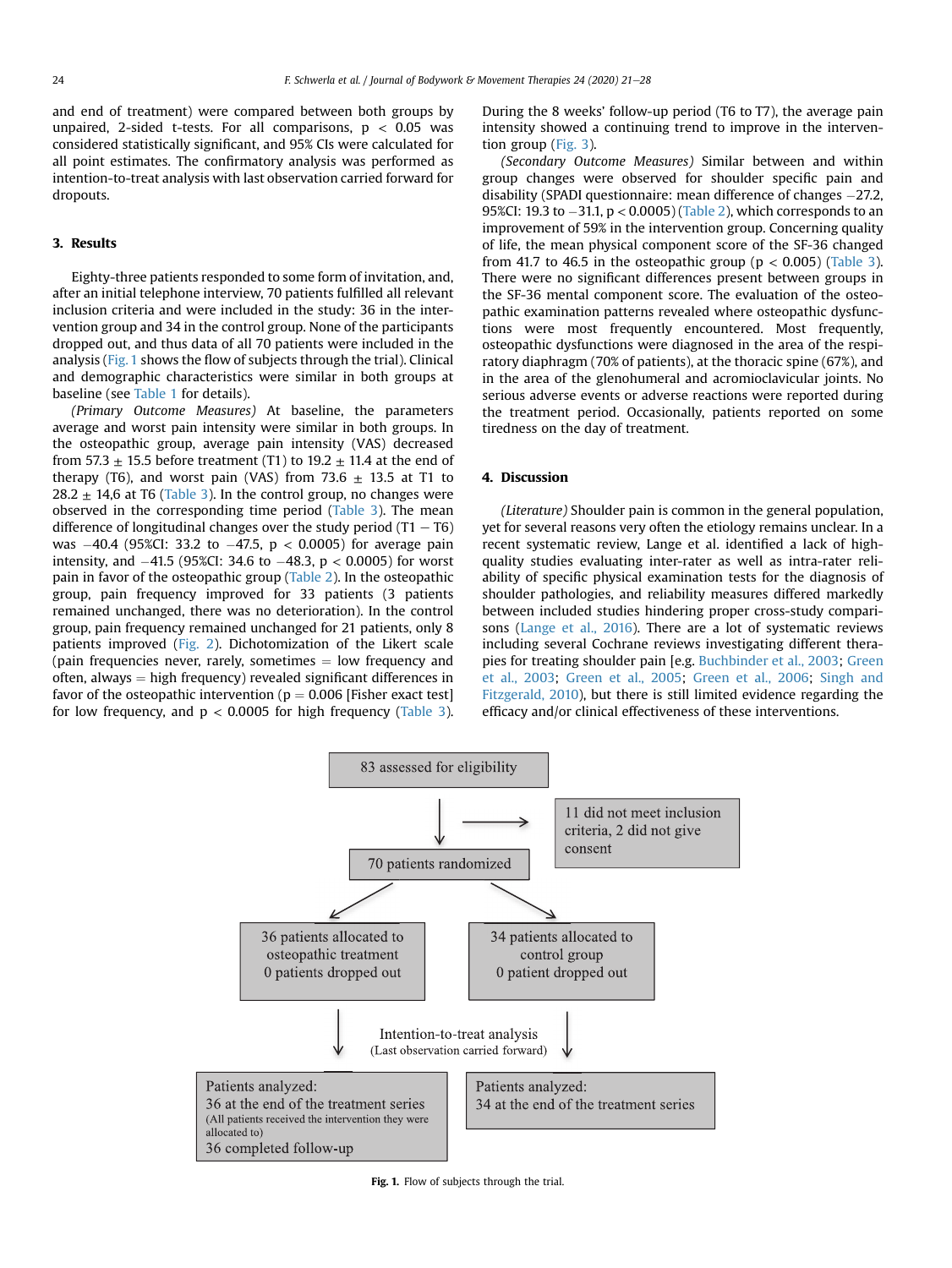<span id="page-4-0"></span>

| Table 1 |                                             |  |
|---------|---------------------------------------------|--|
|         | Baseline characteristics of study patients. |  |

| Characteristics                        | Osteopathic group ( $n = 36$ ) | Control group ( $n = 34$ ) | p - value     |
|----------------------------------------|--------------------------------|----------------------------|---------------|
| Mean age $\pm$ SD, years               | $45.7 + 13.5$                  | $45.6 + 13.5$              | 1.0           |
| Gender (n): men                        | 16                             | 15                         |               |
| women                                  | 20                             | 19                         | 1.0           |
| Shoulder pain (VAS $0-100$ )           |                                |                            |               |
| Average pain intensity (Mean $\pm$ SD) | $57.3 + 15.5$                  | $59.7 + 9.8$               | $\mathcal{A}$ |
| Worst pain intensity (Mean $\pm$ SD)   | $73.6 + 13.5$                  | $73.1 \pm 12.3$            | .8            |
| Likert-Scale                           |                                |                            |               |
| Pain frequently last week (n)          | 14                             | 14                         | 5.            |
| Pain constantly last week (n)          | 15                             | 11                         |               |
| SPADI-Score (0-100)                    | $48.6 + 23.2$                  | $45.4 + 17.6$              | .5            |
| SF-36 scale scores                     |                                |                            |               |
| Physical components (PCS)              | $41.7 \pm 7.1$                 | $41.4 \pm 6.4$             | .8            |

SD, standard deviation.

### <span id="page-4-2"></span>Table 2

Inter-group differences; comparison of mean values of both groups between Baseline and end of treatment.

| $Mean + SD$                                                                  | Longitudinal changes<br>Baseline $-$ end of treatment |                                               | Difference of longitudinal changes, and 95% CI                                                   | p - value                       |
|------------------------------------------------------------------------------|-------------------------------------------------------|-----------------------------------------------|--------------------------------------------------------------------------------------------------|---------------------------------|
|                                                                              | Osteopathic group ( $n = 36$ )                        | Control group ( $n = 34$ )                    |                                                                                                  |                                 |
| Pain intensity<br>VAS $(0-100)$<br>Average pain<br>Worst pain<br>SPADI-Score | $-38.1 + 18.1$<br>$-45.4 + 16.5$<br>$-28.5 + 22.2$    | $2.3 + 10.8$<br>$-3.9 + 11.4$<br>$-1.3 + 6.9$ | $-40.4$ ( $-33.2$ to $-47.5$ )<br>$-41.5$ ( $-34.6$ to $-48.3$ )<br>$-27.2$ ( $-19.3 \pm 31.1$ ) | < 0.0005<br>< 0.0005<br>< 0.005 |

SD, Standard deviation; CI, confidence interval.

#### <span id="page-4-1"></span>Table 3

Within-group longitudinal changes.

| $Mean + SD$<br>Osteopathic group $n = 36$<br>Control group $n = 34$ | Baseline (T1)   | End of treatment (T6) | Difference of longitudinal changes, and 95% CI | p value     |
|---------------------------------------------------------------------|-----------------|-----------------------|------------------------------------------------|-------------|
| Pain intensity (VAS),<br>Average pain                               |                 |                       |                                                |             |
| - osteopathic group)                                                | $57.3 \pm 15.5$ | $19.2 \pm 11.4$       | $-38.1$ ( $-32.0$ to $-44.2$ )                 | < 0.005     |
| - control group                                                     | $59.7 \pm 9.8$  | $62.0 \pm 13.3$       | $2.3$ (-1.5 to 6.1)                            | $\cdot$ .2  |
| Worst pain                                                          |                 |                       |                                                |             |
| - osteopathic group                                                 | $73.6 \pm 13.5$ | $28.2 \pm 14.6$       | $-45.4$ ( $-51$ to $-39.8$ )                   | < .005      |
| - control group                                                     | $73.1 \pm 12.3$ | $69.2 \pm 14.5$       | $-3.9$ (0 to $-7.9$ )                          | .05         |
| SPADI-Score                                                         |                 |                       |                                                |             |
| - osteopathic group                                                 | $48.6 \pm 23.2$ | $20.1 \pm 17.8$       | $-28.5$ ( $-21.0$ to $-36.0$ )                 | < 0.005     |
| - control group                                                     | $45.4 \pm 17.6$ | $44.1 \pm 17.8$       | $-1.3$ (1.1 to $-3.7$ )                        | .30         |
| Quality of Life (SF-36)                                             |                 |                       |                                                |             |
| Physical components (PCS)                                           |                 |                       |                                                |             |
| - osteopathic group                                                 | $41.7 \pm 7.1$  | $46.5 \pm 8.5$        | $4.8(2.6 - 7.1)$                               | < 0.005     |
| - control group                                                     | $41.4 \pm 6.4$  | $43.5 \pm 6$          | $2.1(0.4-3.8)$                                 | .02         |
|                                                                     | Baseline (T1)   | End of treatment (T6) | Changes in pain frequency                      | p value     |
| Pain frequency (high/low)                                           |                 |                       |                                                |             |
| - osteopathic group)                                                | 29/7            | 2/34                  | Low: $X^2 = 9.92$ :                            | $p = 0.006$ |
| - control group                                                     | 25/9            | 28/6                  | High: $X^2 = 18.33$ ;                          | p < 0.00005 |

SD, Standard deviation; CI, confidence interval,  $X^2$  = Chi square (p-values calculated with Fisher exact test).

(Study design) This study aimed to examine the effectiveness of a series of osteopathic treatments compared to "no intervention" for patients suffering from "shoulder pain". We used a pragmatic approach to assess the effectiveness of an osteopathic treatment delivered in normal clinical practice, reflecting the real-life situation of individuals either deliberately seeking treatment or not ([Resch, 1998](#page-7-31); [Witt, 2009](#page-7-32)) (i.e., perceived effectiveness of a series of treatment sessions rather than efficacy of particular osteopathic techniques). Results may therefore be of significant external validity [\(Hotopf, 2002;](#page-7-33) [Califf, 2005\)](#page-7-34).

Shoulder pain symptoms remained stable during the 8-week waiting period in the control group, confirming that participants' shoulder pain problems were in fact predominantly chronic in nature.

For patients in the control group, participation may not have been associated with a major disadvantage while they were on the waiting list, because they were in conscious anticipation of the benefit of five free osteopathic treatments after 8 weeks.

(Methods) To exclude degenerative processes as the only/prevailing pathology, an upper age limit of 70 years was chosen for participation. A history of the shoulder problem of 6 weeks to a maximum of one year was determined as an inclusion criterion to exclude acute stage shoulder pain (with a good proportion of shorttime self-limiting cases) as well as chronically modified and thus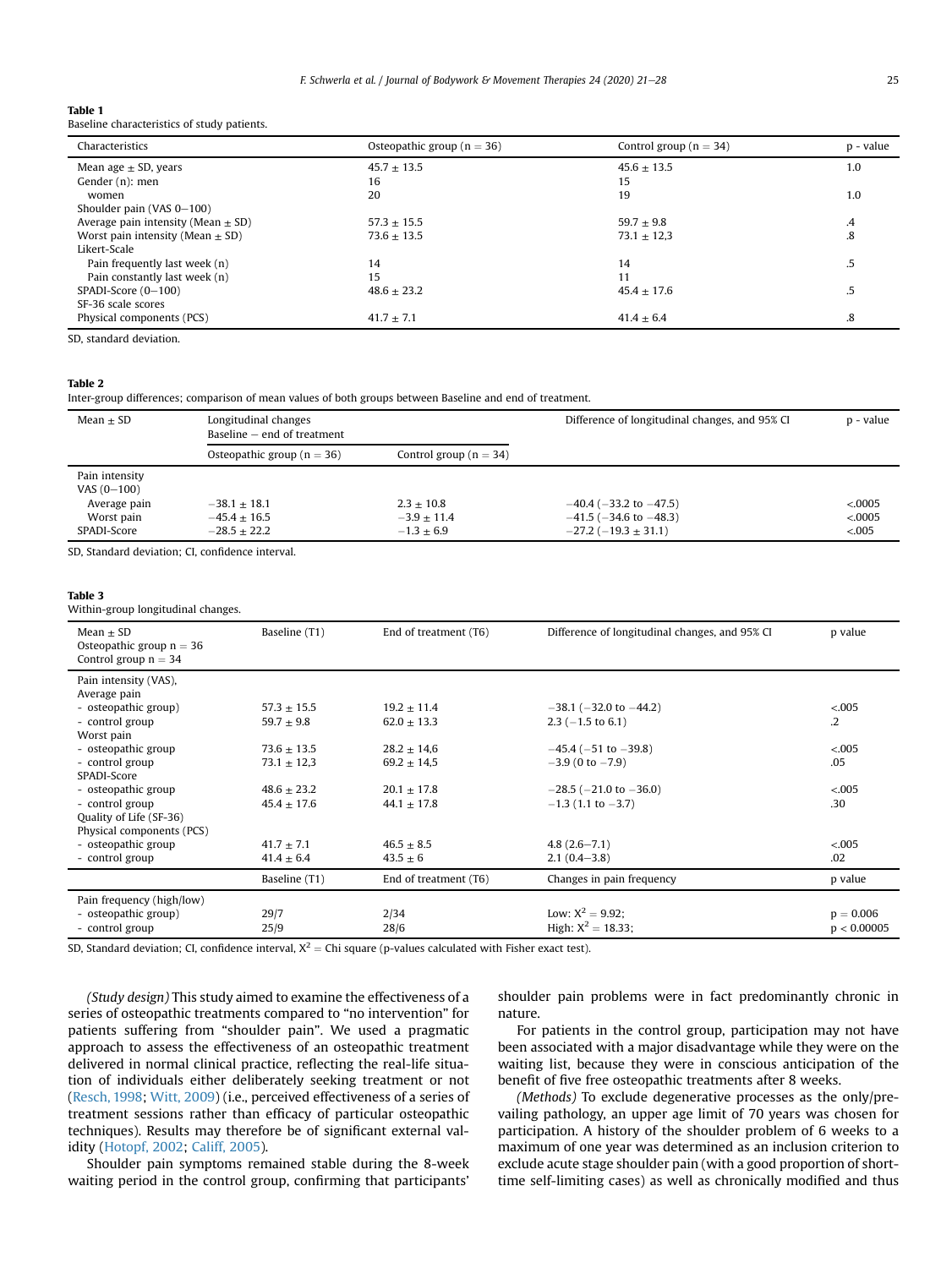<span id="page-5-0"></span>

Fig. 2. Pain frequency of shoulder pain in the intervention group on a 5-point Likert Scale at the beginning, end of study and follow up.

often structurally altered, compensated shoulder pain patients. The lack of change of severity of pain in the untreated control group confirms the assumption that this core inclusion criterion worked successfully. Two aspects of pain, which may matter most for patients with the problem under study, i.e. pain intensity and pain frequency, were used as main outcome parameters. Visual analogue scales are a widely used, easy to perform, reliable and valid instrument to quantify perceived aspects of pain and has been shown to be highly responsive to clinical changes [\(Price et al., 1983](#page-7-35); [Choiniere and Amsel, 1996;](#page-7-36) [Grotle et al., 2004](#page-7-37)). The Shoulder Pain and Disability Index (SPADI) was used, because it is highly responsive to changes of the symptoms, and, in addition, is easy for patients to fill in. [Paul et al. \(2005\)](#page-7-38) carried out a cross sectional comparison of four shoulder questionnaires. All of them showed a similar overall validity and patient acceptability, but SPADI was the quickest to complete and SPADI and SRQ (Shoulder Rating Questionnaire) were most responsive to change. An assessment of the extent of range of movement (ROM) was intentionally not included, because of a lack of evidence concerning the strength of the association of respective changes to patients perceived effectiveness.

In the case of a negative outcome in clinical trials concerned with manual therapy or other interventions directly delivered by a therapist there is no way to determine whether the therapy or the therapist may be the reason for ineffectiveness, if there is just one person/center delivering the therapy. In order to test the treatment approach and not the therapist, this study was performed in the form of a "best practice" multicenter trial (three well-trained and experienced osteopaths performed the treatments) with randomization stratified by therapist. [Fig. 4](#page-6-0) shows the decrease of the average pain intensity for each of the three therapists featuring satisfactory homogeneity to assume that the trial successfully quantifies the therapeutic potential of the osteopathic approach under the given circumstances, and that randomization was successful. Emphasis had been placed on external randomization and (stratified) random allocation via a renowned institution neutral to the subject under study to reliably preclude any type of accidental or intentional manipulation [\(McPherson and Campbell, 2009\)](#page-7-39).

(osteopathic) Unlike in biomedicine, where decisions on what to treat and how to treat are typically based on the diagnosis of a disease or pathological condition that a priori determines a set of manual techniques "for the condition", osteopaths rather treat dysfunctions identified and considered relevant during a thorough

<span id="page-5-1"></span>

Fig. 3. Intensity of average shoulder pain on a 100% visual analog scale (VAS) in the intervention group from study start (T1) to follow up (T7). Error bars represent 95% CIs.

physical examination, carried out at every session. Thus, each person receives an individualized ("made-to-measure") treatment tailored to actual findings. In the actual study, a detailed examination form was used that allowed for a comprehensive and precise documentation of all tests, test results, and consecutive treatment decisions, and gave a good overview of osteopathic dysfunctions identified in the present cohort of patients with shoulder pain.

(Results) Baseline data showed that "worst shoulder pain intensity" as well as "average shoulder pain intensity" were indeed both significant (over 70% and close to 60% on the VAS, respectively), indicating a serious and clinically relevant level of pain. After the eight weeks' treatment period with five custom-tailored osteopathic treatments, pain intensity had dropped to clinically moderate levels of less than 30% (effect size  $= 2.92$ ) and less than  $20\%$  (effect size  $= 2.71$ ), for worst and average pain intensity, respectively. This may be due to the fact that all effects  $-$  not only the specific effect of an osteopathic treatment as discussed above are included.

Secondary outcome parameters corroborate these findings. Similar between-group and within-group changes were observed for frequency of pain, the SPADI-Questionnaire, and the SF-36. During the 8 weeks follow up period, no "rebound effect" was observed for pain intensity and frequency, but rather a trend for further decrease. This seems to indicate that the nature of the osteopathic intervention may better be described as "disease modifying" than "primarily symptomatic".

Documentation of on-demand self-medication had been determined in the study protocol, but was used only by few participants. It is well established that on-demand medication may be a relevant co-factor with an inherent tendency to narrow the difference in efficacy of different therapeutic approaches in different arms of the trial. The fact that we were not successful in documenting medication comprehensively precluded an analysis of its role as a cofactor. As a result, the difference in outcomes between the two arms of the trial may lead to a tendency of underestimating the true treatment effect.

The results of this study are in line with the study of [Hettasch](#page-7-20) [and Bube \(2009\)](#page-7-20) which included a total of 41 patients with shoulder pain. Study design (untreated control group), outcome measurements and number of osteopathic treatments were very similar, as were the results observed in association with an osteopathic treatment. In the treatment group, pain intensity as measured on the VAS had decreased from 63.3 to 20.0.

As compared to a trial of efficacy, however, certain differences apply concerning the interpretation of the results The fact that this study aimed at quantifying perceived effectiveness of an osteopathic treatment in patients who deliberately seek help from an osteopath implies that a) both patient as well as therapist must be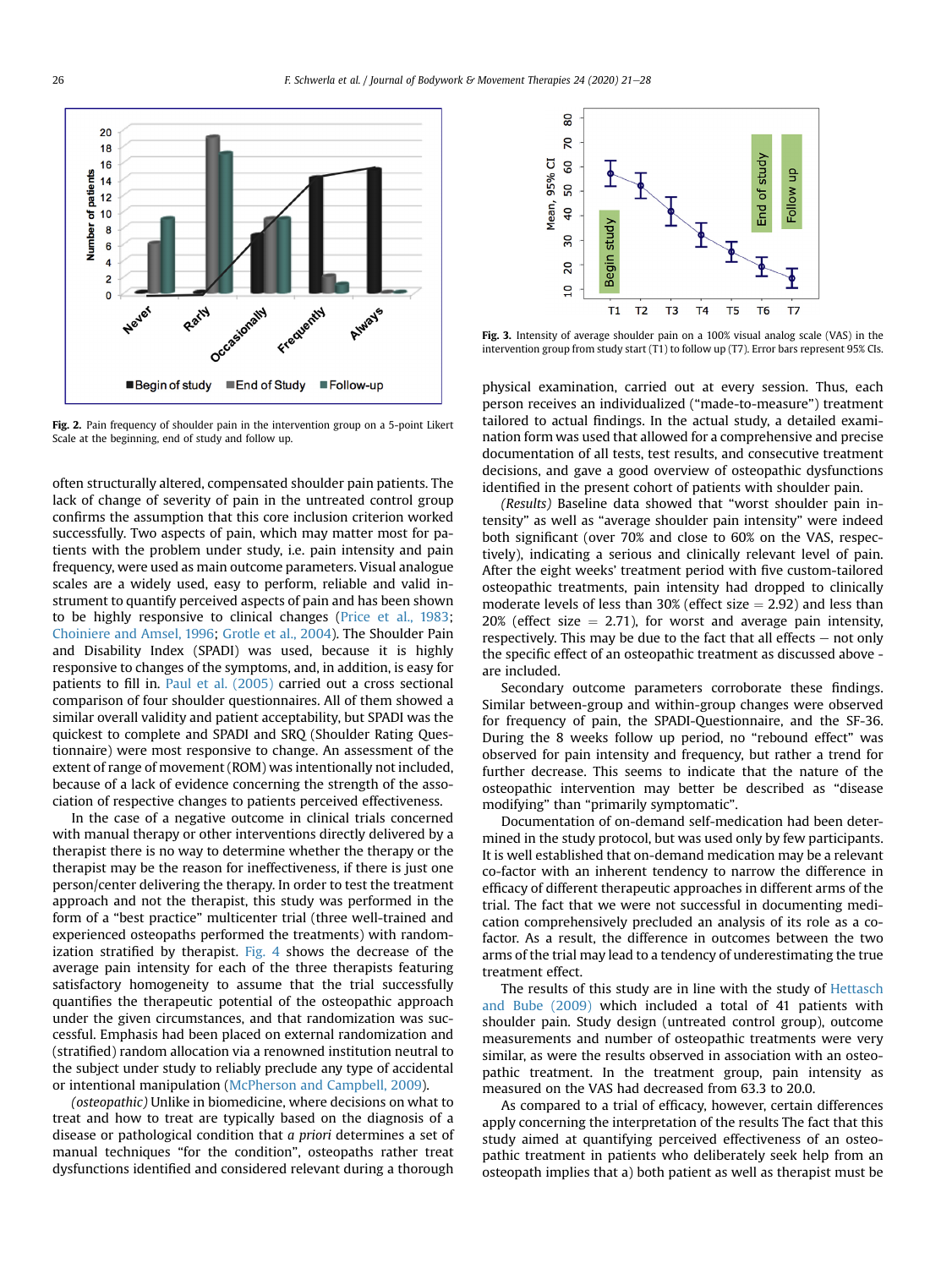<span id="page-6-0"></span>

Fig. 4. Intensity of average shoulder pain on a 100% visual analog scale (VAS) in the intervention group from study start to follow up; results for each therapist in detail. Error bars represent 95% CIs.

fully aware of the circumstances and b) outcomes associated with a realistic ("real life") choice are subject to comparison (i.e. to seek versus not to seek help from an osteopath). This context rules out blinding any of the two stakeholders at the inevitable expense that various non-specific effects as, for instance, expectation, cannot be controlled for. For the research question under study, however, excluding any essential component expected to reliably occur during the treatment period would bias the results rather than prevent from bias.

In keeping with the study concept that focusses on the patients' perspective the instruments for assessing outcome (VAS and SPADI) are self-assessment instruments. Nevertheless, in the given context it cannot be ruled out that patients may feel obligated to positively (over-) estimate ratings of changes. Hence, we cannot exclude that this may have influenced ratings in one way or another. In the meantime, we would favor a procedure where the evaluator is blinded.

Concerning patient expectations, a major negative impact of allocation into the control group does not seem to be very likely, given the fact that participation provided a reliable perspective of receiving a (free!) osteopathic treatment within a reasonable timeframe. In general, the waiting list design that formally aims at establishing an "untreated" control group provides a concrete perspective for participants in this group to receive the same active intervention within a foreseeable time period anyway. With close to 4200 records (query performed in March 2018) in a Medline search for "waiting lists" as a major MeSH term (PubMed syntax: "Waiting Lists"[MeSH Major Topic]), over 7000 records for the term as a free text and a steadily increasing incidence (from 10 records in the year 1980 to about 450 records per year in recent years) is has indeed proved as a valid methodological tool in clinical research.

One inherent limitation of the waiting list design is that the

follow up can only be carried out for the intervention group (because after end of the treatment period the control group is turning into a second treatment group). Thus, notions concerning observations in the follow up period do not fulfill the criteria of a randomized controlled trial, but must be considered as uncontrolled observational (within group) data. If, however, respective observations are available for the former control group, valuable conclusions on the reproducibility of the observations can be derived.

# 5. Conclusion

In conclusion, our study is the first to provide firm evidence that a series of five osteopathic treatments over a period of eight weeks might be beneficial for patients suffering from shoulder pain. Further studies might extend the focus on the different underlying pathologies (e.g., frozen shoulder or impingement syndrome), and are warranted to corroborate the findings, not least by extending follow-up to test whether changes observed in this study may be indicative of recovery in the long term.

#### Ethics approval and consent to participate

Positive approval in June 2011 from the Research commission of the German Academy of Osteopathy, Römerschanzweg 5, 82131 Gauting, Germany.

<https://www.osteopathie-akademie.de>.

Written informed consent was obtained from all participants before enrollment.